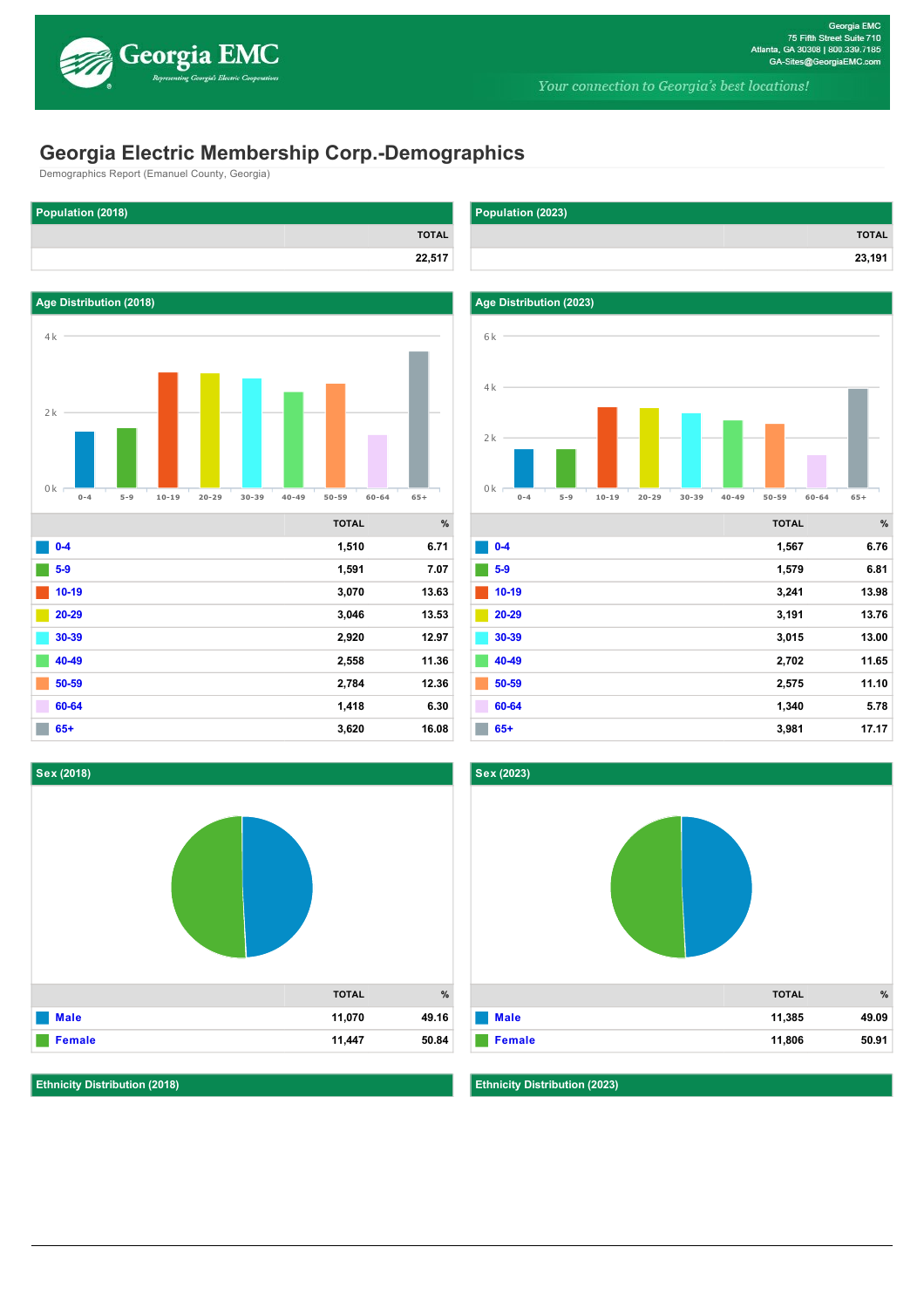



| White (non-hispanic)            | 13.344 | 57.54 |
|---------------------------------|--------|-------|
| <b>Black (non-hispanic)</b>     | 8,339  | 35.96 |
| American Indian (non-hispanic)  | 50     | 0.22  |
| Asian (non-hispanic)            | 163    | 0.70  |
| Pacific Islander (non-hispanic) | 3      | 0.01  |
| <b>Other (non-hispanic)</b>     | 39     | 0.17  |
| <b>Multirace (non-hispanic)</b> | 204    | 0.88  |
| Hispanic (non-hispanic)         | 1,053  | 4.54  |



|                         | <b>TOTAL</b> | $\frac{9}{6}$ |
|-------------------------|--------------|---------------|
| <b>White</b>            | 13,549       | 58.42         |
| <b>Black</b>            | 8,362        | 36.06         |
| <b>American Indian</b>  | 63           | 0.27          |
| <b>Asian</b>            | 163          | 0.70          |
| <b>Pacific Islander</b> | 3            | 0.01          |
| <b>Other</b>            | 794          | 3.42          |
| <b>Multirace</b>        | 257          | 1.11          |

| Total Households (2023) |              |               |  |
|-------------------------|--------------|---------------|--|
|                         | <b>TOTAL</b> | $\frac{9}{6}$ |  |
| <b>Households</b>       | 8,602        | n/a           |  |
| <b>Families</b>         | 5,957        | 69.25         |  |

| Average Household Income (2023) |              |
|---------------------------------|--------------|
|                                 | <b>TOTAL</b> |
|                                 | 39,499       |
|                                 |              |

**Household Income Distribution (2023)**

| 15k                         |                    |       |                     |              |           |   |
|-----------------------------|--------------------|-------|---------------------|--------------|-----------|---|
| 10k                         |                    |       |                     |              |           |   |
| 5k                          |                    |       |                     |              |           |   |
| 0k<br>White<br><b>Black</b> | American<br>Indian | Asian | Pacific<br>Islander | Other        | Multirace |   |
|                             |                    |       |                     | <b>TOTAL</b> |           | % |
| <b>White</b>                |                    |       |                     | 13,448       | 59.72     |   |
| <b>Black</b>                |                    |       |                     | 7,867        | 34.94     |   |
| <b>American Indian</b>      |                    |       |                     | 58           | 0.26      |   |
| <b>Asian</b>                |                    |       |                     | 166          | 0.74      |   |
| <b>Pacific Islander</b>     |                    |       |                     | 3            | 0.01      |   |

| Total Households (2018) |              |               |  |
|-------------------------|--------------|---------------|--|
|                         | <b>TOTAL</b> | $\frac{9}{6}$ |  |
| <b>Households</b>       | 8,594        | n/a           |  |
| <b>Families</b>         | 5,837        | 67.92         |  |

**[Other](http://georgiaemc.zoomprospector.com/#) 741 3.29 [Multirace](http://georgiaemc.zoomprospector.com/#) 234 1.04** 

| <b>Average Household Income (2018)</b> |              |
|----------------------------------------|--------------|
|                                        | <b>TOTAL</b> |
|                                        | 35,050       |

**Household Income Distribution (2018)**

**Race Distribution (2018)**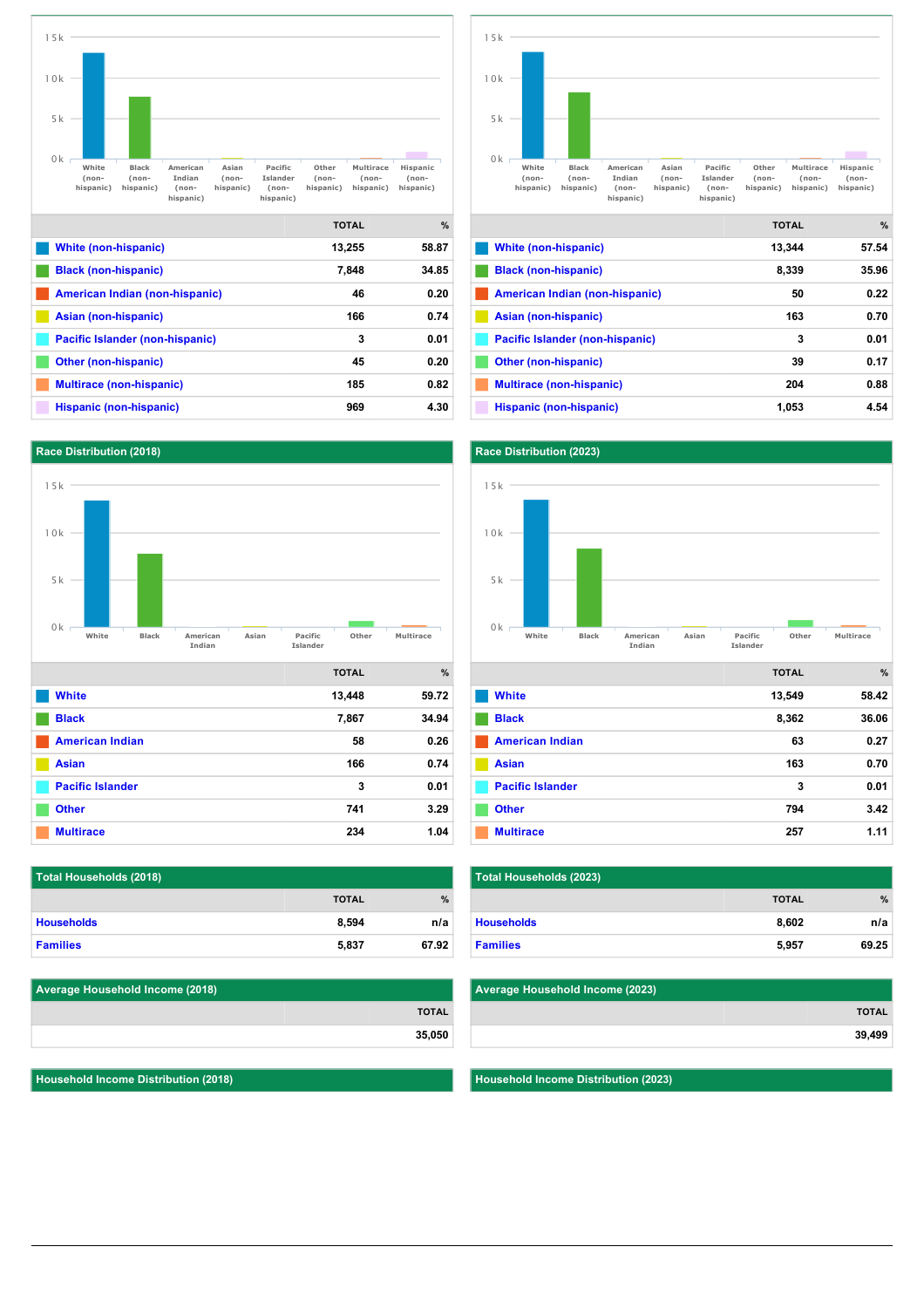

**[\\$60\\$75K](http://georgiaemc.zoomprospector.com/#) 623 7.25 [\\$75\\$100K](http://georgiaemc.zoomprospector.com/#) 795 9.25 10.98 10.98 10.98** 

![](_page_2_Figure_1.jpeg)

|              | <b>TOTAL</b> | %     |
|--------------|--------------|-------|
| $<$ \$10 $K$ | 1,080        | 12.56 |
| \$10-\$20K   | 1,028        | 11.95 |
| \$20-\$30K   | 1,274        | 14.81 |
| \$30-\$40K   | 967          | 11.24 |
| \$40-\$50K   | 969          | 11.26 |
| \$50-\$60K   | 559          | 6.50  |
| \$60-\$75K   | 619          | 7.20  |
| \$75-\$100K  | 798          | 9.28  |
| $>$ \$100K   | 1,308        | 15.21 |

## **Labor Force Status (2018)**

![](_page_2_Picture_4.jpeg)

![](_page_2_Picture_5.jpeg)

![](_page_2_Figure_6.jpeg)

|                                  | <b>TOTAL</b> | %     |
|----------------------------------|--------------|-------|
| <b>Total Dwellings</b>           | 9,997        | n/a   |
| <b>Owner-Occupied Dwellings</b>  | 5,579        | 64.86 |
| <b>Renter-Occupied Dwellings</b> | 3,023        | 35.14 |
| <b>Housing Units Occupied</b>    | 8,602        | 86.05 |

### **Education Attainment (2018)**

7.5k

7.5k

**Education Attainment (2023)**

**Total Number of Housing (2023)**